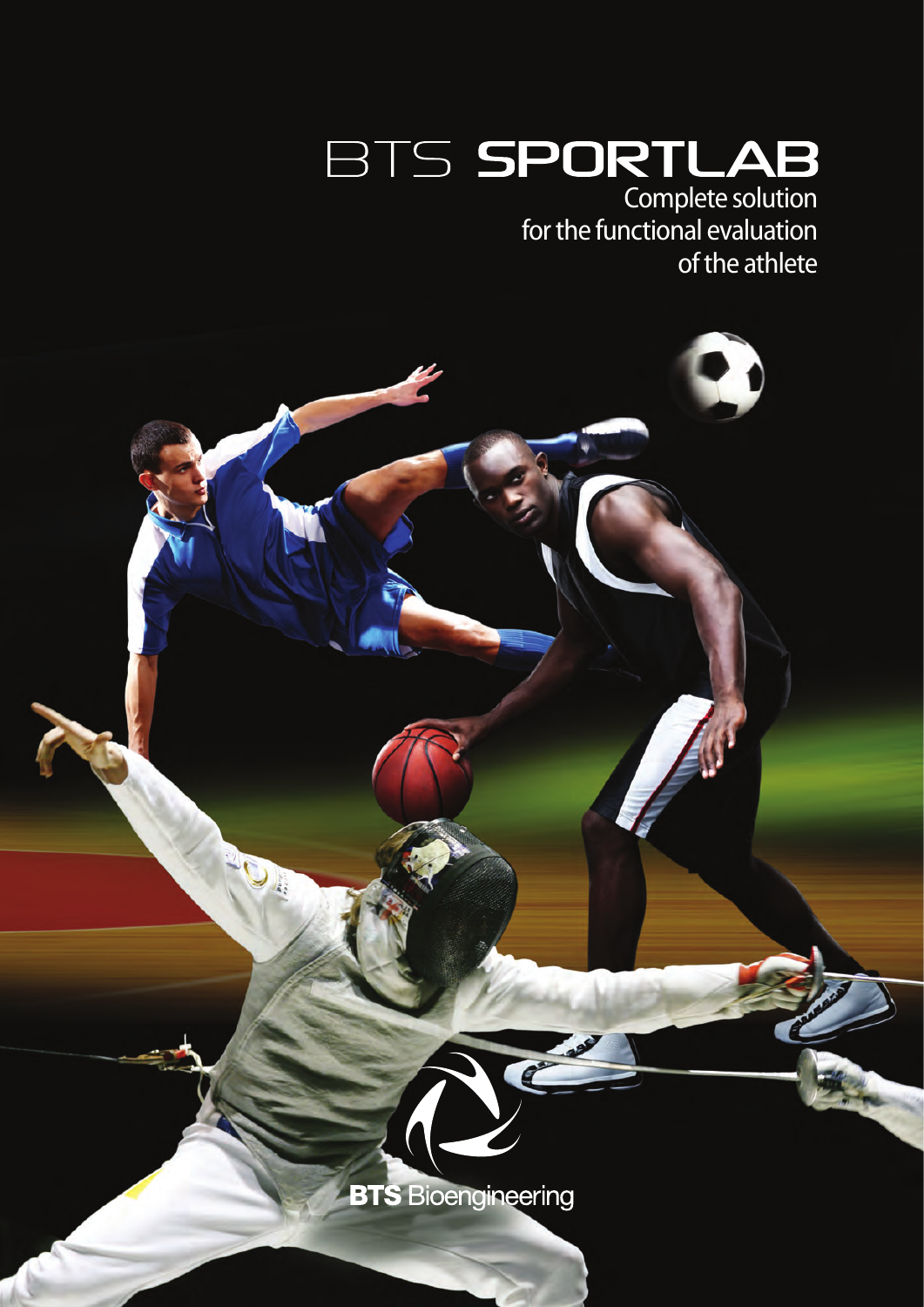# S SPORTLAB Complete solution for the functional evaluation of the athlete

The functional evaluation of the athlete, including non-professional, is an important tool that allows knowing, in a quantitative way, its physical and biomechanics characteristics.

#### **With BTS SPORTLAB, sports-medicine staff has a scientific support to improve performances, plan individual training programs, identify and correct deficiencies in the athletic preparation and reduce drastically the risk of sports injuries.**

Through repeated analysis of sporting gesture, BTS SPORTLAB provides objective and quantitative information to assess the muscular-skeletal situation of each athlete, its motor strategies and progress over time.

The system, based on optoelectronic technologies and wireless devices, is not invasive. In this way it ensure the full freedom of movement: the athlete can carry out any sporting gesture without restrictions or limits.

The collected information allows structuring specific mesocycles of preparation for every athlete, reducing the risk of accidents due to overloading, which has become the key aspect of success for the professional team.

With BTS SPORTLAB, the technical and medical staff can take prompt action to correct deficiencies or structural alterations that cannot be otherwise pointed out. Moreover it can conduct a physical training targeted for patients, using at best their different physical characteristics.

BTS SPORTLAB is particularly useful to identify and manage the recovery strategies of the athlete who has suffered an injury.

The system permits to:

- Identify the best treatment to be applied (rehabilitative program, surgery ...)
- Monitor the rehabilitation effects over time
- Identify the achievement of full recovery in order to prevent relapses due to an earlier resumption of activities.



#### **BTS SPORTLAB allows executing a functional and integrated evaluation based on 4 key-factors:**

#### **1) Posture**

The postural analysis wants to highlight the eventual alterations in the correct body structure because they can cause structural overload, chronic pain and loss of joint mobility, with a consequent alteration of the athletic performance and the increase of injury risk.

The analysis allows designing a rehabilitation path enhancing the functional recovery through the evaluation of: muscle imbalance, feet support, dental occlusion and paramorphism spine.

#### **2) Movement**

The motion analysis allows verifying the ability to perform different movements and to ensure their efficiency, through the improving of the body structure and the coordinated and proprioceptive components.

Analyze a movement means to individuate the position and the speed that characterize every time the linear or angular lifting of any bodily part. The sporting gesture then may be broken down and analyzed into its cinematic, dynamics and of muscular recruitment components, in order to optimize it.

The athlete's performance then can be studied and improved.

#### **3) Muscular activity**

Dynamic electromiographic analysis allows executing a functional evaluation of the muscular chains activation in a non-invasive way. It provides directions about the moment, the duration and the extent of the muscular activation during the execution of a technical and athletic gesture.

#### **4) Forces**

The analysis of forces allows evaluating the dynamic behavior of a subject during walking, running and jumping.

The understanding of the forces reaction than to the lower limb joints, permits to prevent or to limit the overload.

#### **BTS SMART-Analyzer**

Advanced software useful for the multi-factorial analysis of movements. It allows an easy construction of personalized calculation protocols for the complete analysis of the sporting gesture through an innovative interface made of objects.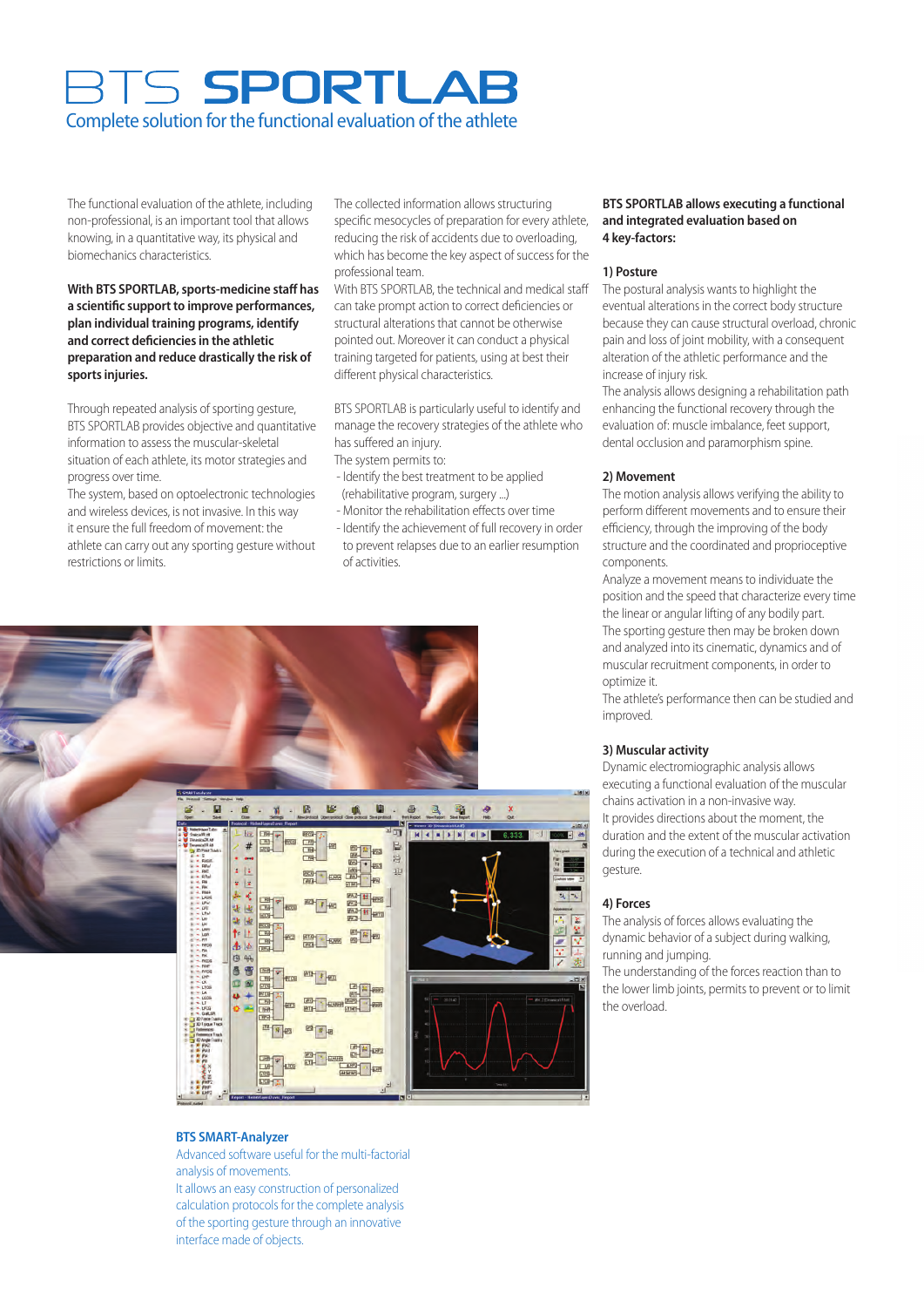## **Q** 2

#### **Infrared video cameras**

8 optoelectronic infrared video cameras follow the passive marker trajectories positioned in specific points of the body according to protocols that have been validated by the international scientific community. Starting from the three-dimensional coordinates of the markers acquired, the system calculates the internal centers of rotation within each joint (shoulder, pelvis, hip, knee and ankle), outputting the changes in angle projected onto the three main planes of the body (frontal, sagittal and transversal).

#### **Video recording**

3 TVCs for video recording and real time display of the patient's movement taken from different viewpoints.



### **Sensorized floor**

BTS P-6000, sensorized floor made of digital triaxial force plates, records the 3 components of ground reaction force, the Centre of Pressure (COP) coordinates and the torsion moment. These data combined with the kinematic ones, allows calculating joint moments and powers.



#### **Wireless electromyographic probes**

16 BTS FREEEMG wireless electromyographic probes. Light, miniaturizing and wireless, they do not affect the patient's natural movements and can be placed on the muscles by simply applying pressure to the pre-gelled adhesive electrodes. The synchronization of the electromyographic signal with the kinematics and kinetics allows for an assessment not only of muscle activation but also the exact moment at which this occurs during the gait cycle.



## **Application software**

BTS SMART-Performance allows for the analysis of all sporting movements in order to better investigate and improve athletes' performance, optimizing training, preventing injury and guiding rehabilitation programs. It includes predefined analysis protocols dedicated to various sporting disciplines such as football, golf. cycling, tennis and baseball. SMART-Performance also allows for the acquisition and assessment of any sports movement by the athlete and equipment, thanks to the high TVC's acquisition frequency (up to 2 kHz).



# $6$

#### **Workstation**

Super multiprocessor computer with 24 parallel processing units. Receives, integrates, synchronizes and re-processes all signals from the devices connected. An internal master clock ensures synchronism even during very long acquisitions, thereby obtaining a perfect correlation, moment by moment, of all signals.



#### **EMG handheld unit**

Wireless palmtop computer with touchscreen display. Receives the signal from the electromyographic probes and transmits it to the workstation. Allows for the configuration of settings and display of signals near the patient or within 50 meters of the patient.



#### **Monitors**

Full HD screen for the simultaneous display of all kinematic, kinetic and electromyographic data, with picture in picture reproduction of the video shots from the various different angles.



#### **EMG Docking Station**

Wireless electromyographic probe docking station. Fitted with internal battery to allow for charging even without an external power supply.